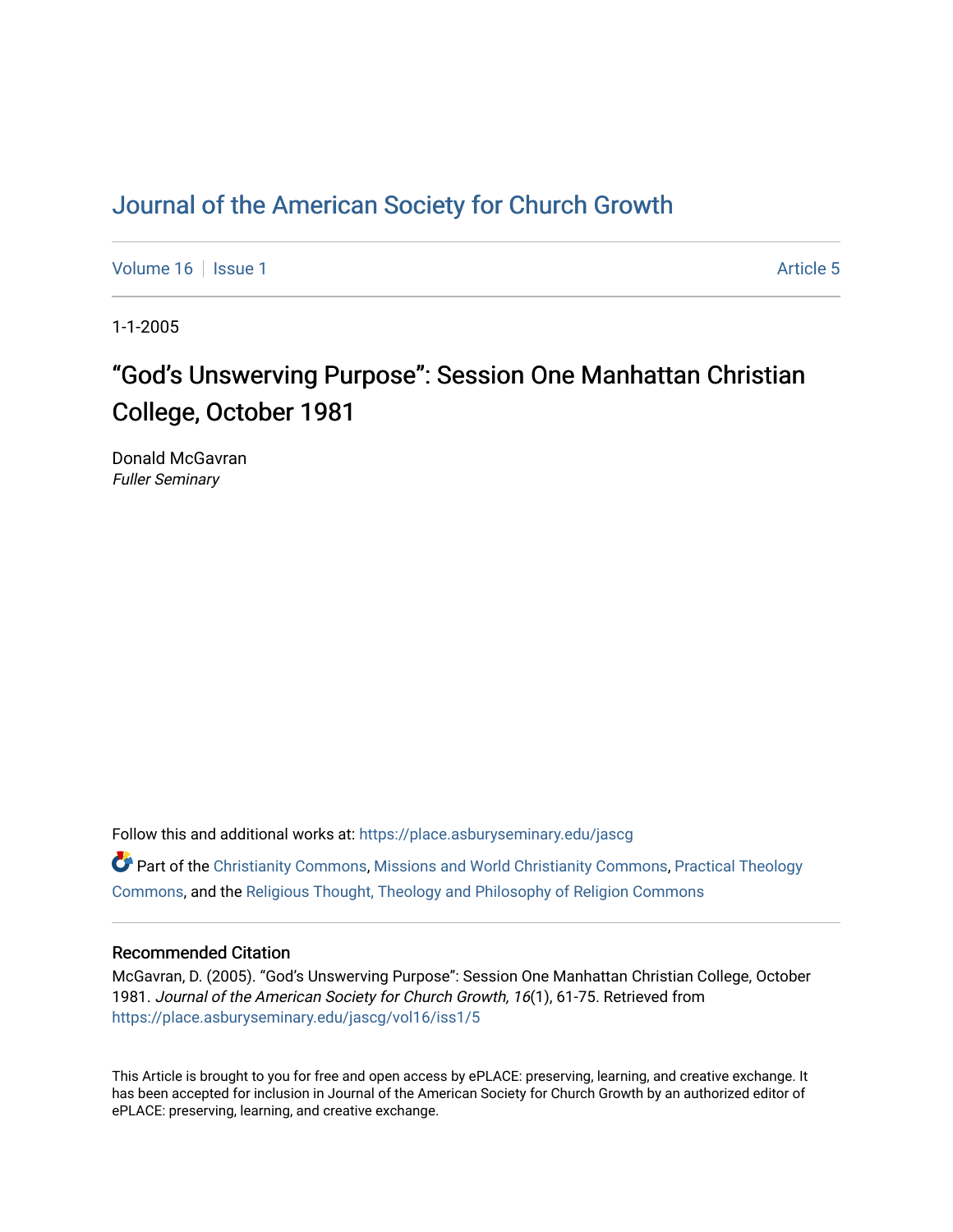#### **"God's Unswerving Purpose": Session One Manhattan Christian College, October 1981**

#### **Donald McGavran**

*In 1981, Donald McGavran presented a series of lectures at Manhattan Christian college. Over the next few journals, we will publish this series in a continuing effort to honor McGavran and his legacy of Church Growth Missiology. —Editor*

This article has been transcribed from the taped lectures.

#### *INTRODUCTION*

HOST: This is a class period and we will conduct this class as normal as we can. I am going to read a scripture and then Dr. Charles Cook will lead us into prayer, after which I will introduce our speaker and then the class will begin. It is not often that we begin our service with a benediction, that is when we think only a benediction is to end things. But I want to read a benediction, a blessing of God, to begin things:

"Now to him who is able to establish you by my gospel, and the proclamation of Jesus Christ, according to the revelation of the mystery hidden for long ages past, but now revealed and made known through the prophetic writings, by the eternal God, so that all nations might believe and know him. To the only wise God be glory forever and ever, through Jesus Christ, Amen."

#### Let us stand.

AUDIENCE MEMBER PRAYING: Our Father in heaven, you have called us to tasks greater than we can achieve. So we see ourselves as participants with you in this great mission. You have called us to this moment - to have our minds enlightened, to have our understanding increased, our commitment doubled—so that we might be participants in your mission in the

Journal of the American Society for Church Growth, Winter 2005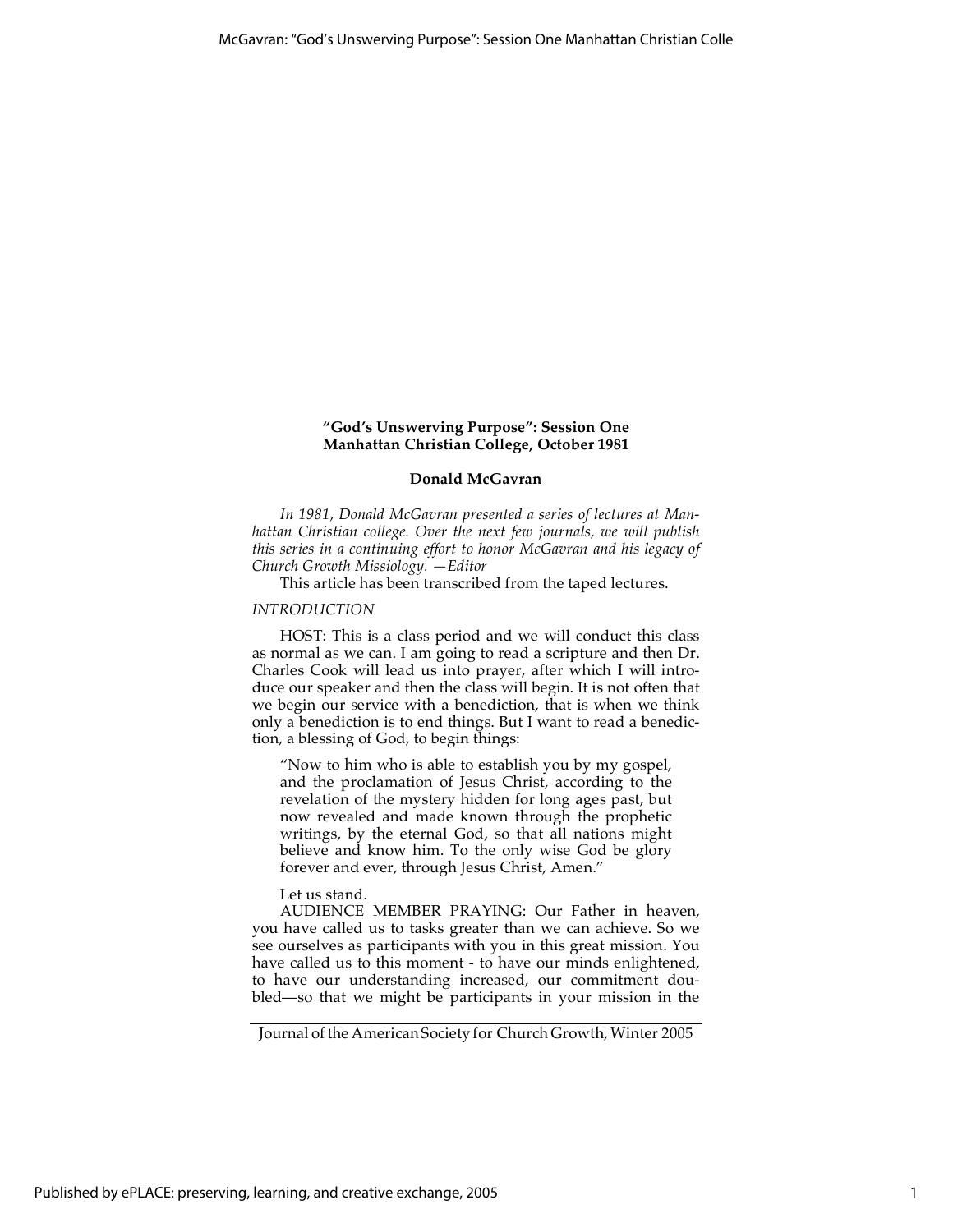world. We thank you for bringing to us these persons, whose lives have been so committed, helping the church fulfill its mission. We thank you, that by example, as well as by teaching, they have influenced so many in so many places, to the end that there is a turning to Christ, a turning, perhaps, unlike any other time since. We thank you for making that possible. Today, keep us from being students who only learn, to remember, that we are students who learn to apply. Enable us Lord to hear and to believe. And believing to give ourselves in service to you. Perhaps, among us there are many today, Lord, who are seeking and searching for a way - a way for their lives to have meaning and fulfillment. And even as we have prayed, we now come eager, desiring that you will show us that way, in which we can also be 'amen.' Help us in the decision we will make, because of what we are able to understand of the one who guides us, in Jesus name, Amen.

HOST: Some of our late students arriving [referring to students entering room]. Nothing would be more pleasurable to me, than to spend this time fulfilling this honorable task of introducing our speaker. I will do so only because of the intriguing nature of the exciting accomplishments of this person, and the importance of his presence with us today. So please excuse me if I am somewhat lengthy in this introduction.

A powerful potential movement began just prior to World War II, but because of the global conflicts it sputtered and came to a halt. But God, in his time, had prepared a man to bridge the gap—to crystallize latent forces into a mighty army, which has led the greatest advance of the kingdom of God, this side of the first two centuries, A.D.

Our speaker is the founder of what is known as the 'Church Growth Movement.' He is its first major and most voluminous author and writer. After thirty years in India, as educator, director, and missionary, he returned to the United States in 1954 to study and teach the missionary movement in order to better determine what methods were actually effective in planting churches all over the world.

The first presentation of his views in literary form was the *Bridges of God*, published in 1955. And since then, a vast array of articles and books have followed, the classic of which is, *Understanding Church Growth*.

To accomplish his concern, he founded the 'Institute for Church Growth' in 1960 on the campus of our sister organization, Northwest Christian College. He founded the Institute of Church Growth and its subsequent expansion required a move to Pasadena, California. And it was renamed the 'School of

Journal of the American Society for Church Growth, Winter 2005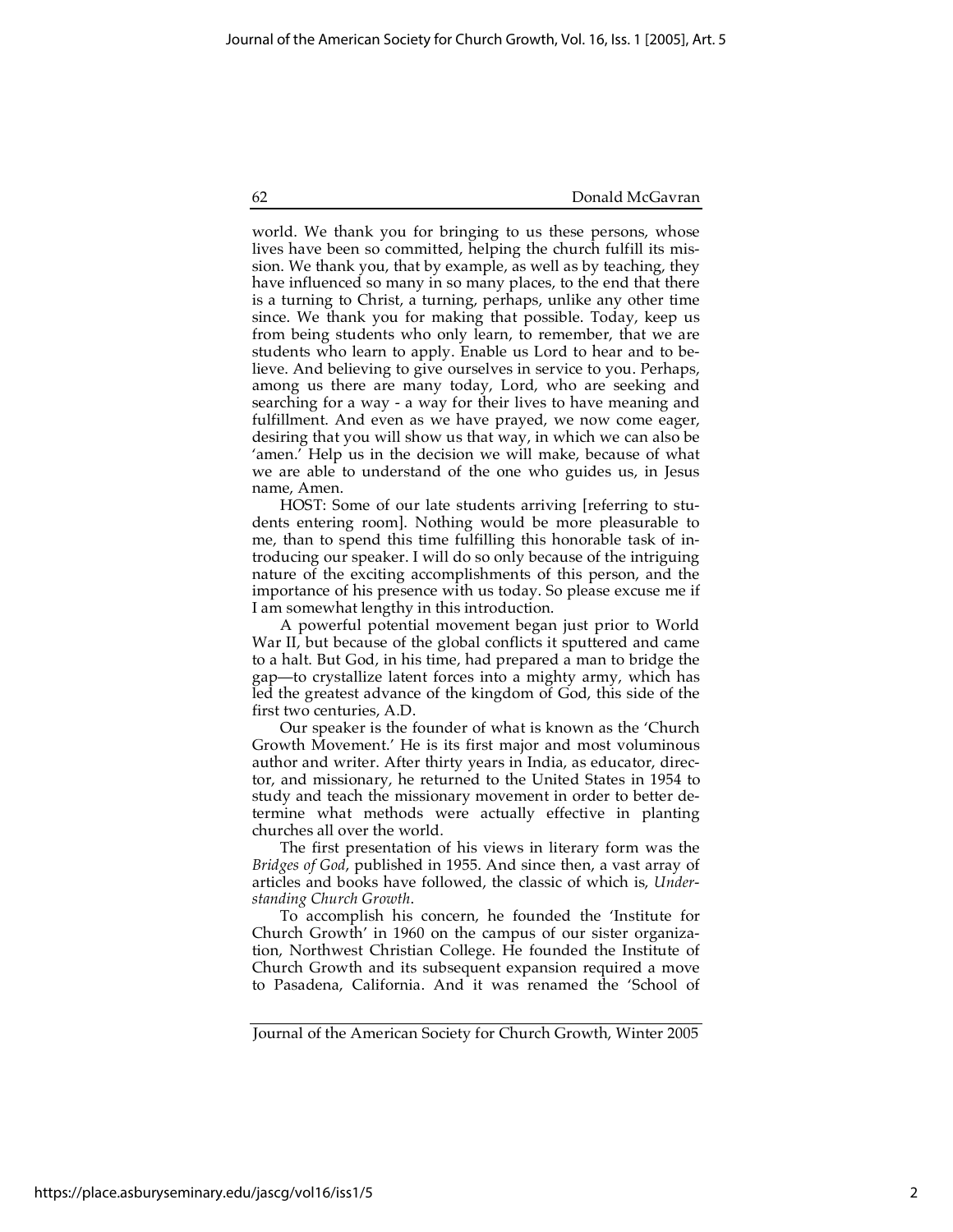World Missions and the Institute for Church Growth.'

Our speaker has led in the overturn of traditional ways of church growth and missions all over the world. He has stirred the liberal and evangelical expressions of Christianity to rethink their philosophies and activities. He has lit a light and kindled a heat that burnt off the fog that surrounded the church as she wandered to and fro in uncertainty and in ineffectiveness in her task. He has been the catalyst, which solidified and firmed up those elements in the minds of churchmen and missiologists, which are imperative for the church to fulfill her covenant and her magnificent mandate. He is a biblical missiologist. He is a professor of the science of the theology and a theology of missions. He is a gospel missionary. He is a writer of a library size collection of church growth principles. He is a servant of the living God.

Last year, in Geneva Switzerland, my wife and I, and Mr. and Mrs. James Smith of the Christian Missionary Fellowship, stood behind the pulpit in the chapel of the World Council of Churches headquarters, and together we lifted up our voices in unison, and chanted the theme of the World Consultation on Frontier Mission, which had convened the week before in Edinburgh, Scotland. The theme was 'A Church for Every People by the Year 2000.' This school has taken up the challenge to participate in that holy adventure. Choosing to recruit, and train, and send out at least two-hundred units by the year 2000 to the unreached people of the world.

AUDIENCE MEMBER: 'Amen!'

HOST: This theme of this emphasis week is 'A Church for Every People: Where do I Fit In?' No man this side of heaven's gate is more equipped to lead us toward this unprecedented goal in this grand enterprise than our speaker.

Faculty and students, ladies and gentlemen, I present to you, Donald A. McGavran.

*Applause*.

#### *MESSAGE*

McGavran: Christian friends, its good to be back in a Christian college. As Dr. Barret just said, the Church Growth movement found its major expression at Northwestern Christian College. And I am pleased that Christian church, churches of Christ, had a share in the launching this movement, that has, under God, and by the help of many people and many lands, become a major force in the expansion of Christianity.

And I am pleased to be here at Manhattan Christian College—from N.C.C. to M.C.C. I don't know if you're going up the

Published by ePLACE: preserving, learning, and creative exchange, 2005

Journal of the American Society for Church Growth, Winter 2005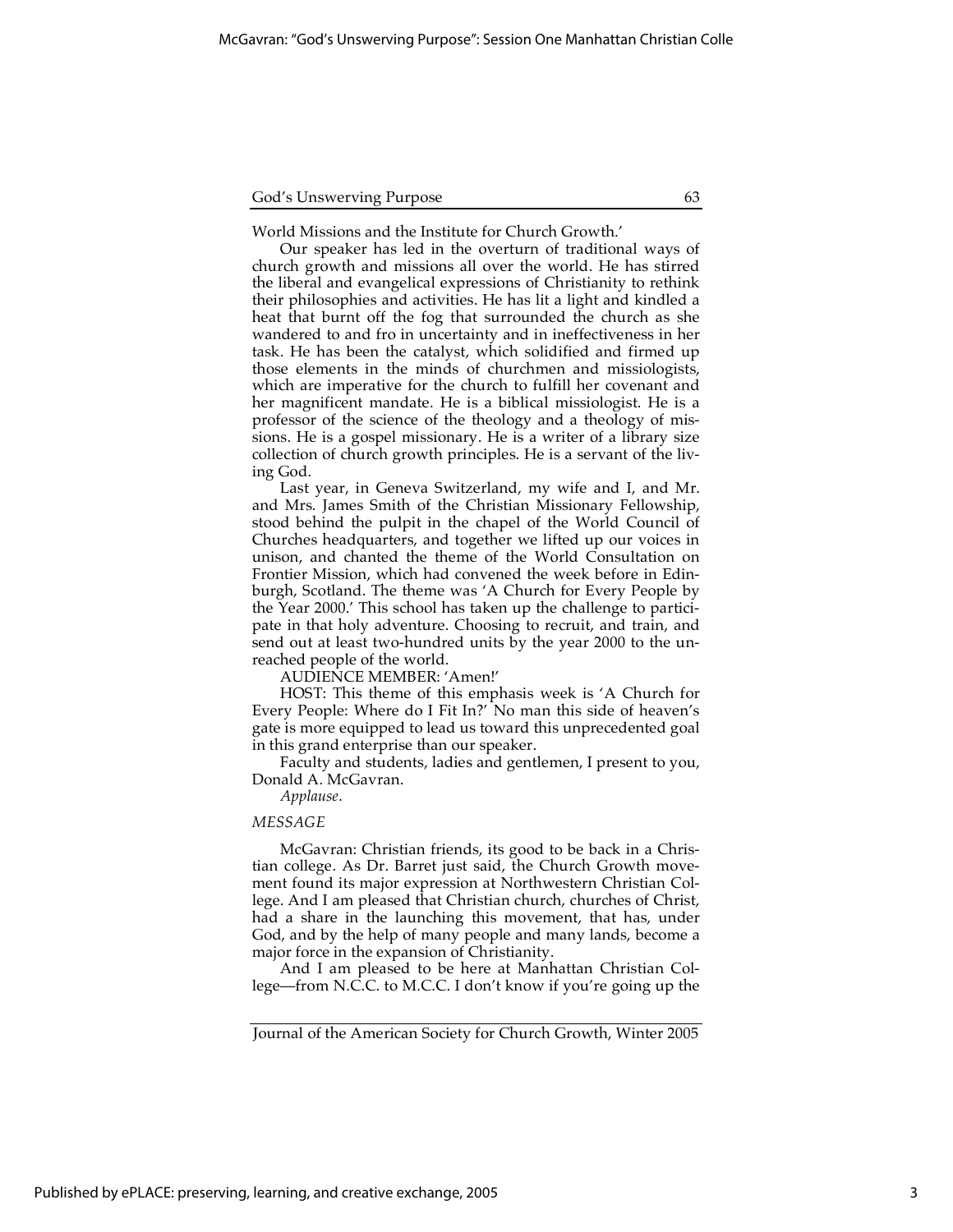alphabet or down the alphabet, but its good to be here. I feel at home.

And I am going to speak to you this morning on "The Unswerving Purpose of God." The 'Unswerving Purpose of God for the Salvation of Man.' As we consider the crucial task in Kansas, in California, and around the world, today, we must at the very outset, remember the unswerving purpose of God for the salvation of man. Evangelism and mission, and church growth begin in God's unswerving purpose. So before and few moments, I come to today's challenge and opportunities, we must go back to God's revelation in Jesus Christ, and align ourselves with him. Before our Lord was conceived, the angel told his earthly father, 'Call his name Jesus. For he will save his people from their sins.' He lived for just one purpose: to seek the lost, and to restore them to their Father's house. He died on the cross and rose again, that *panta ta ethne*, you, that all the tribes, families, and kindred, and classes of men, might be discipled and transformed into good men and women, able to create good societies. From the foundation of the world, God's intent was to open up a way of salvation for all populations: urban and rural, whereby they might be reconciled to God. Thus freed from the power of sin and death, they would become parts of the reconciling body of Christ, the Church—that great transformer of men and nations. This purpose of our Lord, shared by his sons, is the driving force behind Christian mission, church growth, and world evangelization.

Now as we gather in Manhattan Christian College, it is particularly fitting that we should hear, again, the words the Lord spoke, both before, and after his resurrection, which expressed his desire that men and women believe on him and be saved. Thus we shall ground in his eternal purpose, our commitment to a mighty multiplication of his churches throughout the world. And God grant that there be a cluster of growing churches in every people across the earth by the year 2000.

Numerous passages of scripture voice this consuming passion of Christ, for the propagation of the saving Gospel of God. I am going to turn to six of them—all six—and others beside, combine to make the New Testament church vividly conscious that its primary task was to spread the good news and multiply Christians and churches everywhere. All these versions must have been bright in Paul's mind, as he swept around the Mediterranean, planting scores of churches. All these versions pressed upon the early church *and* press upon our churches today: to keep focused on the salvation of all classes and conditions of men. Salvation transforms believers and begins when people

Journal of the American Society for Church Growth, Winter 2005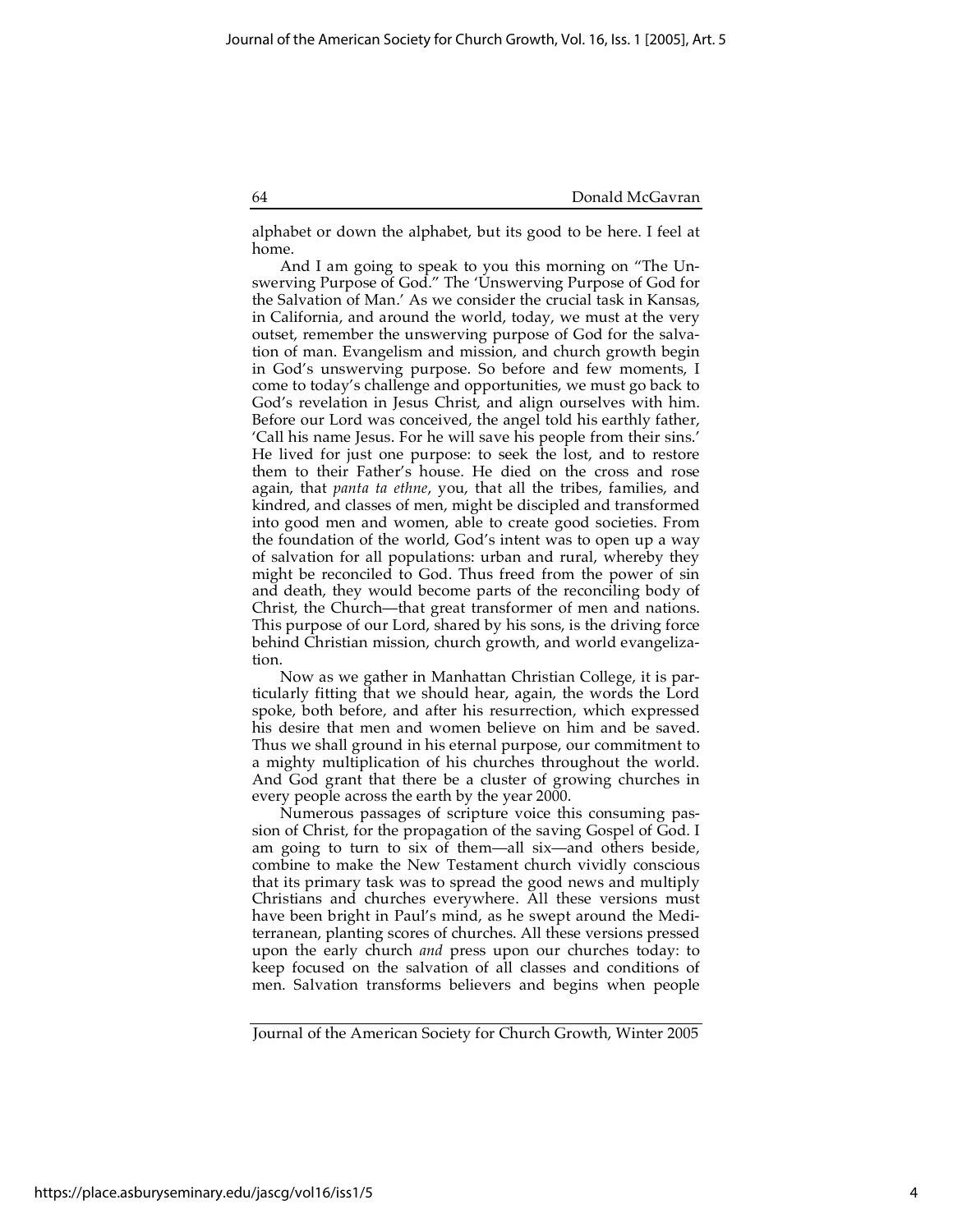consciously place their faith on Jesus Christ, confessing him before, and become his followers.

The saved constitute the church. 'I will build my church,' said the Lord Jesus, 'and the gates of hell will not prevail against her.' As men believe, they were invariably baptized, added to the church, and continued in the fellowship of the church and the propagation of the gospel.

The first passage to which I shall call attention is recorded in John 17. In that amazing, high-priestly prayer, spoken at the last supper in Jerusalem, he said, "As thou has sent thee into the world, I have sent them in the world.' And the 'them' there includes us, gathered in this room here today. The purpose of the sending is clear. Five times in the high-priestly prayer, versus 8, 20, 21, 23, and 25, our Lord tells us that the basic purpose of his appointing, and teaching, and sending his disciples is, 'that the world might believe that thou hast sent me.' When the world learns that God has sent his Son, and believes on his Son, the world will be saved. Telling men that is still the basic purpose for Christ sending out his servants today—from this college and every college, from the churches here represented and from all churches.

Take a second vivid expression of the passion of our Lord for the salvation of many. We read in Acts 1:8 about his final, earthly appearance, when the disciples came together in Jerusalem. He said, 'You will receive power when the Holy Spirit comes upon you and you will be witnesses for me in Jerusalem, and all Judea, and Samaria, and away to the ends of the earth.' This directive was very contrary to what they were expecting. They were expecting him to establish the kingdom of Israel, and to chase the Romans into the sea. Instead he told them to go out and evangelize the world.

'You will be witnesses for me in Jerusalem,' let us call this witness to nominal Christians in our 'Jerusalem's,' our churches. Let us call this evangelism '0.' It really is not evangelism at all its perfecting existing Christians. But lets call it evangelism '0.' And 'in Judea,' let us call this witness to people of our own sort, our own language, who are not believers, not even nominal Christians. Lets call this evangelism '1.' And 'in Samaria,' let us call this evangelism to nearby people, who live across a linguistic and cultural barrier from us, evangelism '2.' And 'away to the ends of the earth,' let us call this a witness to those who live a great cultural, or linguistic, or geographic distance from us, evangelism '3.'

The world picture to which I am calling your attention in this first session includes all four kind of evangelism: 'evangel-

Journal of the American Society for Church Growth, Winter 2005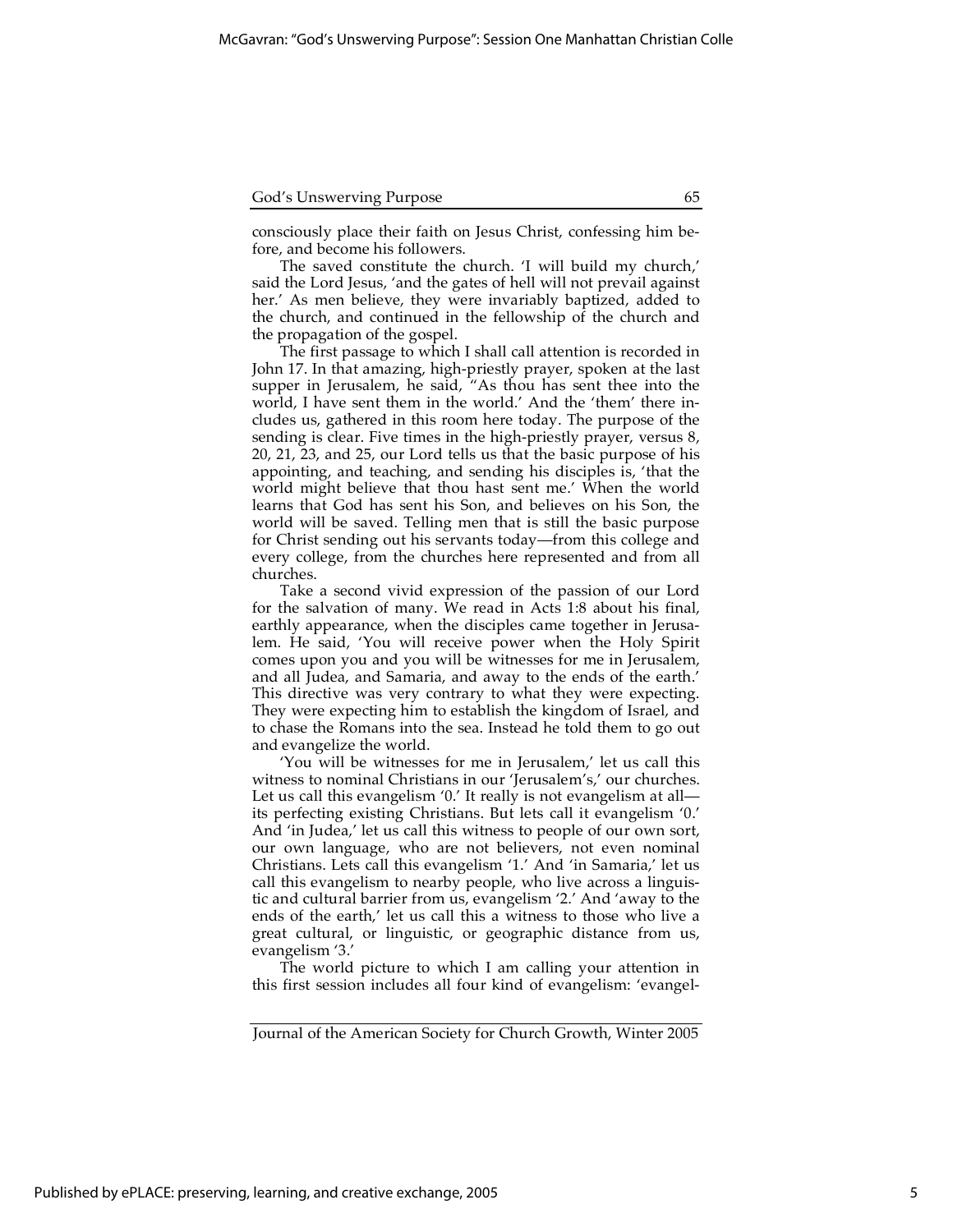ism 0,' 'evangelism 1,' 'evangelism 2,' 'evangelism 3' and is what's necessary if we are going to win this world for Christ, if we are going to place a church in every people by the year 2000.

Third, before these words of our Lord were actually written down in the gospels as we now have them, we have a most important passage direct from the hand of the apostle Paul himself. I am referring, of course, to Galatians 1:16, where Paul says this, 'God, who set me apart from birth, and called me through his grace, chose to reveal his Son to me and through me." Now listen carefully. Why did God choose to reveal his Son to him and through him? 'In order that I might proclaim him among the people of earth, the non-Jewish peoples of earth, the Gentiles.' That's why God chose Paul. That was part of God's unswerving purpose: to save all men through faith in Jesus Christ. The date of that revelation to Paul, to which he refers again and again, was about AD 32 or 33, some where around in there. It probably reflects the testimony, which young Saul of Tarsus, a fanatical Jew, during the years immediately following Pentecost, during the first huge expansion of Christianity, and the mighty multiplication of churches throughout Jerusalem, and Judea, and Galilee, and Samaria, was repeatedly hearing from Jewish Christians as Paul spoke to them he insisted that the Lord Jesus commanded the gospel to be proclaimed to all tribes, tribes and tongues, to everyone. And that Christians were to witness to the ends of the earth. As Saul persecuted the Christians, he must have asked angrily, again and again, 'why do you keep going out all over this country and telling these innocent people about your wretched Jesus?' The humble Christians would apply, 'Because the risen Jesus told us to tell everybody.' 'Jerusalem, Judea, Samaria, and away to the ends of the earth' are his exact words. He told us to. That's why we do it.

The Galilean, peasant Christians probably didn't understand the whole import of the large command, to disciple, *panta ta ethne*, all the peoples of the earth. But Saul, the educated and traveled man did. His first reaction was to hate the command. But after the risen Lord had met him on the Damascus road, Saul knew that God was calling him to be the special messenger to the peoples of earth. Saul of Tarsus would never, never, never, have accepted this utterly repugnant assignment, which ran counter to so much of what was written in the law and the prophets, and the Psalms. Except that it was the clear command of the Lord Jesus, both before and after his death and resurrection. Attested to what hundreds of Christians, entirely independent of each other, kept on telling him. What the Lord Jesus told him on the Damascus road simply confirmed what the

Journal of the American Society for Church Growth, Winter 2005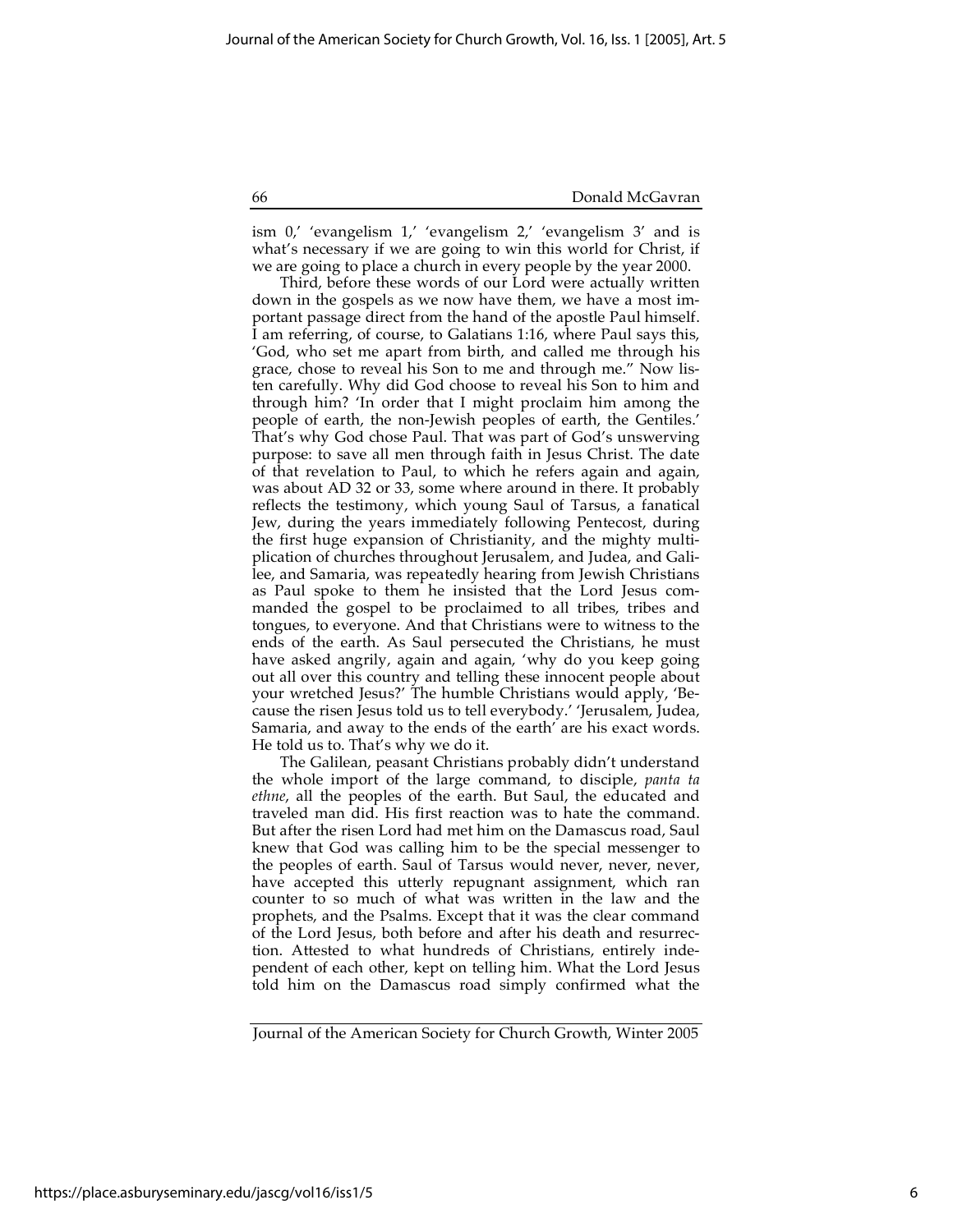Christians everywhere had been telling him for several years. And so finally he yielded—made the hundred and eighty-degree turn, and became the missionary to the Gentile world.

Fourth … the fourth passage. The best recognized form of our Lord's command to disciple the people's of the world is Matthew 28:19, and 20. I have placed it fourth to indicate that it is merely one of many versions in which the scriptures teach us clearly that bringing men and women to intentional, costly discipleship to Jesus Christ and membership in his body, the Church, is a chief and irreplaceable duty and privilege of all Christians. The fourth passage reads: "All authority has been given to me in heaven and on earth." What overwhelming authority. All authority over people. All authority over things. All authority over the laws of nature. All authority on earth and all authority in heaven. Now what's the Lord going to say after that impressive beginning? He might have said, 'therefore love one another.' But he didn't. He might have said, 'therefore study the Bible.' But he didn't. He might have said, 'therefore, be good Christians.' But he didn't. What he did say was, 'Therefore, go and disciple all the peoples of earth. Baptizing them in the name of the Father, and the Son, and the Holy Spirit, teaching them to observe all I have commanded you.'

You see the unswerving purpose of God flying like a banner over the church, constantly leads her on to disciple every piece of the vast human mosaic - the three billion who have yet to believe, the tremendous multitudes around existing churches here in Kansas, in California, and out a ways to the ends of the earth, must be evangelized, must be discipled.

Turn next to the fifth version, found in Romans 16:25, and 26, that has already been read once, but I am going to read it again: "To him that has the power to make your standing sure according to the gospel I brought you, and the proclamation of Jesus, according to the revelation of that divine secret, hidden for long ages but now disclosed, and through prophetic scriptures, by eternal God's command, made known to all nations, to bring them to faith and obedience, to God be the glory."

From this magnificent ascription of praise to God, if we take the foundational thought, that runs through out—very clearly once you see it—you'll recognize that here we have the Great Commission according to Paul. Listen to what he says. He says the gospel, hidden for long ages, but now, by the expressed command of eternal God, made known to all nations, to bring them to faith and obedience. The Gospel, my friends, was not revealed just to win Donald McGavran to Christian faith, or to win all of you to Christian faith. Thank God we have come under the Gos-

Journal of the American Society for Church Growth, Winter 2005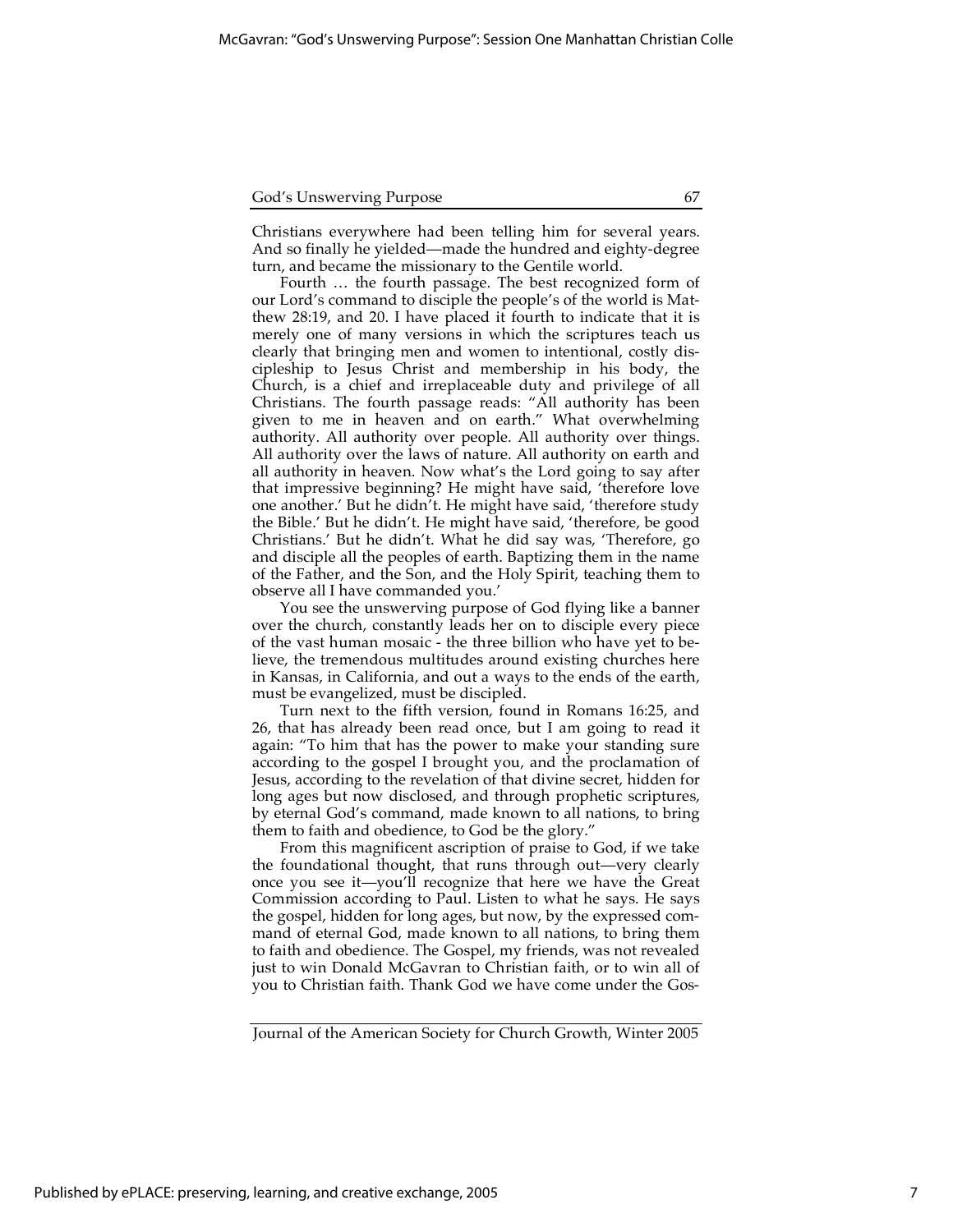der the Gospel power. But that's a very, very small part. The Gospel was revealed in order that the unswerving purpose of God for the salvation of men might be carried out. That's what this says, and it fits in so beautifully with these other passages of scripture that I have been reading to you.

Now we come to the sixth version of Christ's command, to disciple the peoples of planet earth. In the revelation of John, chapter 7, verse 7, 9, 10, and 13, read as follows: "After this, I looked and saw vast thrones, which no man could count, from every nation, of all tribes, and all peoples, and all languages, standing in front of the throne and before the lamb. They were robed in white and had palms in their hands, and they shouted together, 'Victory to our God, who sits on the throne and to the Lamb!' Then one of the elders turned to me and said, 'These men, robed in white, who are they? I answered my Lord, 'You know, not I.' Then he said to me, 'These are the men who have passed through the Great Ordeal, and have washed their robes and made them white in the blood of the Lamb.'"

The grand goal, my friends—the grand goal, to which world evangelization and Christian mission progresses, is that real Christians—those that have washed their robes in the blood of the Lamb and made them white—from every ethnic unit, every language, every people, every town, every countryside, in every nation on earth, shall stand before the throne and the Lamb and shout, 'Victory, Victory to our God, who sits on the throne and to the lamb!' Till that happens, Christian mission goes on. Till that happens, world evangelization is at its beginning.

Now these six versions that I have given to you are not chance utterances. They didn't just happen to be there. Or happen to be found by me as I was preparing this address. It was God's eternal purpose that all men might have the opportunity to believe and be saved. It was part of the revelation of God, through Jesus Christ our Lord, which exerted and was intended to exert, great pressure on the New Testament churches.

How did the New Testament churches respond? Well? Well, men and women respond according to the context, and how context looks to them. That is exactly how the first century Christians responded to this command of the Lord. It would be stupid for us to say that when our Lord said so clearly, 'preach the gospel to the ends of the earth,' he obviously meant Brazil and Greenland, and Zambia, and Timbuktu. Therefore, the early church should have sent missionaries to all those lands. Since they did not, they probably did not know of God's unswerving purpose, to make salvation available to the whole world. It would be stupid of us to say that. Zambia and Timbuktu were

Journal of the American Society for Church Growth, Winter 2005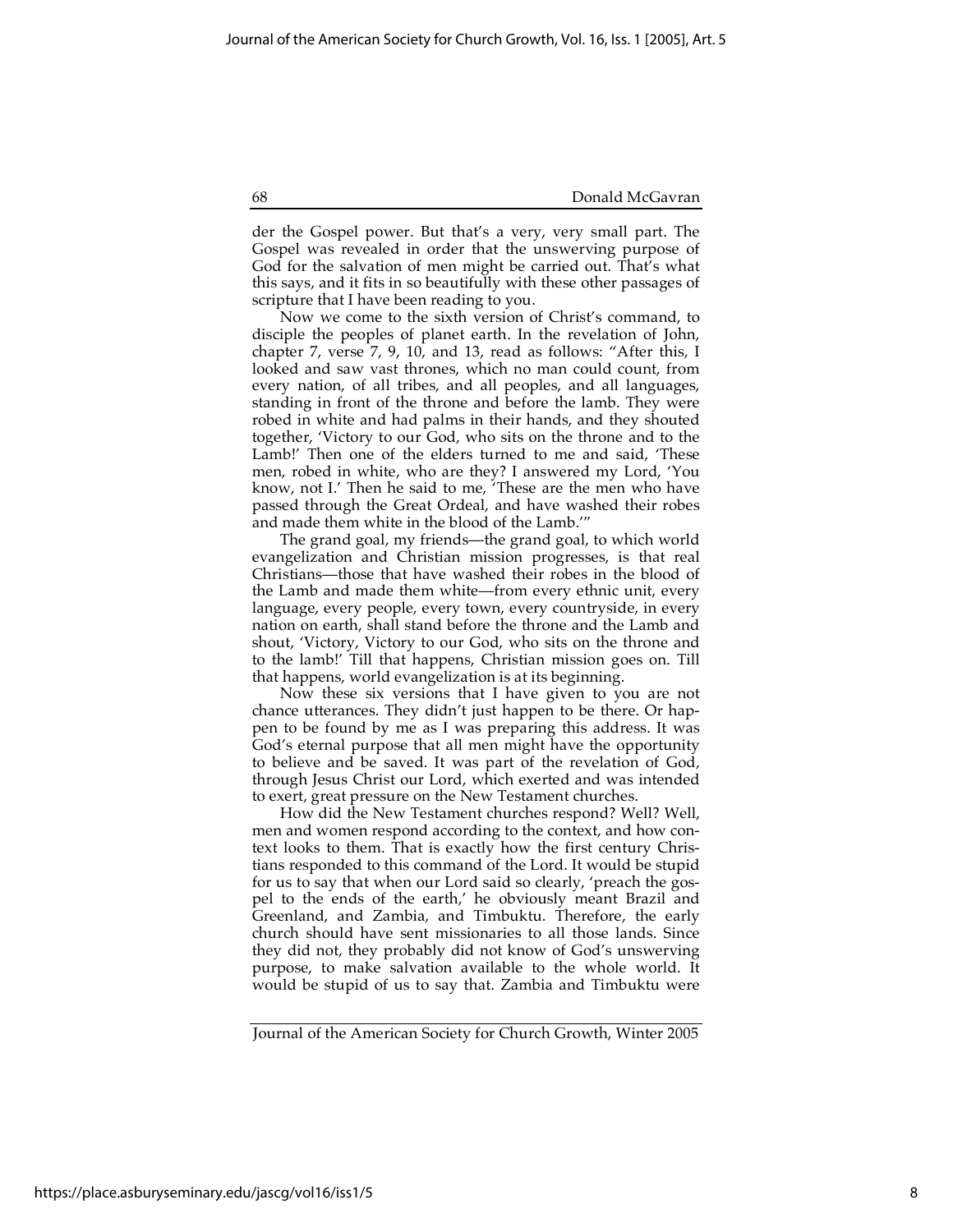not what 'the ends of the earth' meant to those early disciples, to the Galilean, peasant, followers of our Lord, who had never been outside Palestine. To them, the 'ends of the earth' were Dan in the North, and Beerishaba in the South—that was where their world began and ended. Bound as they were by their intense Jewishness, they cared little about other people. They knew little about the rest of the globe. To the first Christians, the Great Commission meant discipling Judea, and Benjamin, and Levi all the Jews then living in Jerusalem, and Judea, and Galilee, and disciple them they did! No doubt they had heard of Jews in far countries. But the big task was the Jews right around them. On them they concentrated and them they won.

Then God's purpose, pressing heavily on him, Philip, remembering what the risen Lord had said—'Samaria'—Philip went to Samaria. Now Samaria, while near geographically, was at a great distance, socially. Philip would have never gone to the Samaritans, except for his Lord's expressed command. There the crowds listened, eagerly to what he said. The Lord blessed his minister, multitudes of Samaritans believed on the Lord Jesus, and there was great joy in their land. At once, the Jerusalem church sent Peter and John, who prayed for the converts, immersed all who believed, and added them to the Lord and to the church.

Many Christians in Jerusalem must have had serious questions about those half-breed Jews with whom they had no dealings, and making them, you know, fellow Christians, who would sit down at the communion table and eat with us. Ezra-Nehemiah had straightly charged the Jews not to intermarry with the Gentiles, not to fellowship with the Samaritans, and to put away women who were not Jews. God-fearing Jews would inevitably have serious questions as to whether Samaritans could become Christians—could be saved or not.

Notwithstanding these questions, the apostles and evangelists became keenly conscious of Christ's command to preach the gospel in Samaria, and to disciple the families and tribes of men out to the edges of the earth, who obediently immersed the Samaritans and taught them all things. God honored their obedience and granted his Holy Spirit abundantly to these new Christians with a slightly different culture and slightly different language.

In similar fashion, period by period, the churches obedience to the unswerving purpose of God for the salvation of mankind has varied according to the context. If I had time, I would trace all the intermediate periods, and would show you, in them, leaders of the church understood God's passion for men's re-

Journal of the American Society for Church Growth, Winter 2005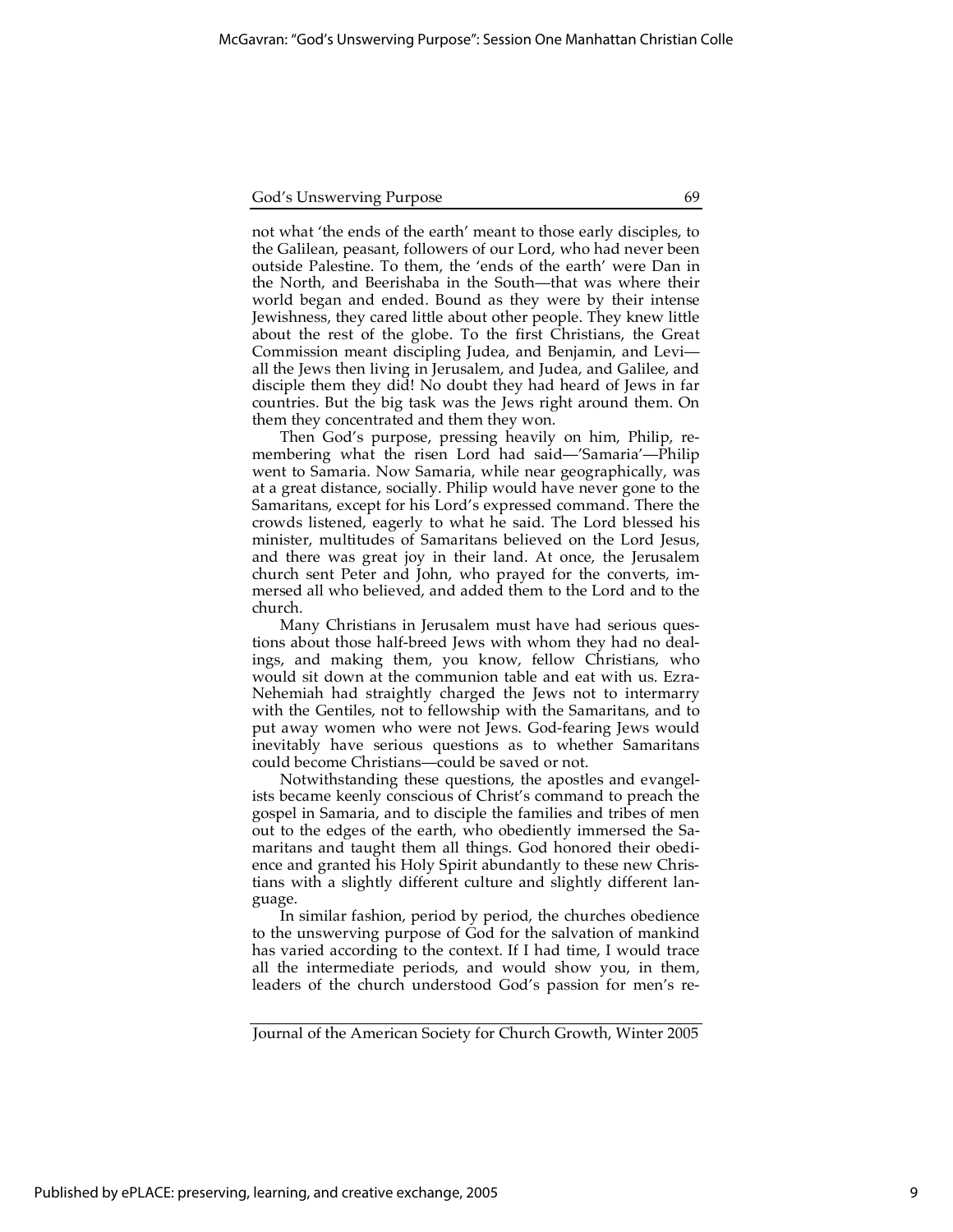demption, and responded according to their contexts.

How does today's context influence us Christians what to do in October 1981, and in the coming nineteen years before we'll be in October 2000? That is the question we must ask. What is our context? We are command to *panta ta ethne*. Well, what does *panta ta ethne* mean to us, in modern America in 1981.

I call your attention to five great meanings of the contemporary context. First, a domestic meaning. Enormous numbers of our kinds of people live all around us with claimed, but very ineffective commitment to Jesus Christ. They speak our language. They live in houses like ours. Their children and ours go to the same school. We shop at the same supermarkets, and eat the same kind of food. They are our kind of folk. Yet they have little consciousness of daily life lived in obedience to a master. They consider themselves Christians, but do not really know what being 'in Christ' means. So they grow more and more alienated, and more and more secular. They watch the family breaking up, and the sex life of millions gravitating toward the animal, and rush out to buy pornographic books. They bring magazines full of liquor advertisements into their homes. And accustom their children to the thought that, 'today everyone in America drinks.' They hold and pass on racist convictions. They seldom, if ever, have family prayers. They have time for everything else but not for family prayers. On Sunday, they immerse themselves in the paper, and watching football games. The Bible in the house accumulates dust. In all this, they have little consciousness of betraying Christ, or disobeying their shepherd. But the fact of the matter is they are living without a shepherd, and without a Savior.

Europeans always have in mind when they speak and write about 'post-Christian Europe' less than 10%, probably less than 5% of all Swedes and Englishman attend church regularly. The Church of Rome, calls great sections of the industrial heartland of France, 'missions territory.' Because there practically no one attends mass, even once a year. In Latin America, the forty-nine million who speak Indian languages, are overwhelmingly 'Christo-pagans.' And among the Spanish and Portuguese speakers, at least a hundred and fifty million are hard-core, secular materialists. They never read the Bible, and have no intention of obeying Christ in daily life and worship.

Let me now attempt to quantify the situation in the United States. Frankly, I shall be presenting you with an educated guess. But please do not respond by quickly thinking up a better guess of your own. Instead, see that something of this magnitude does in fact exist. Focus on the enormous number of lost people. Of

Journal of the American Society for Church Growth, Winter 2005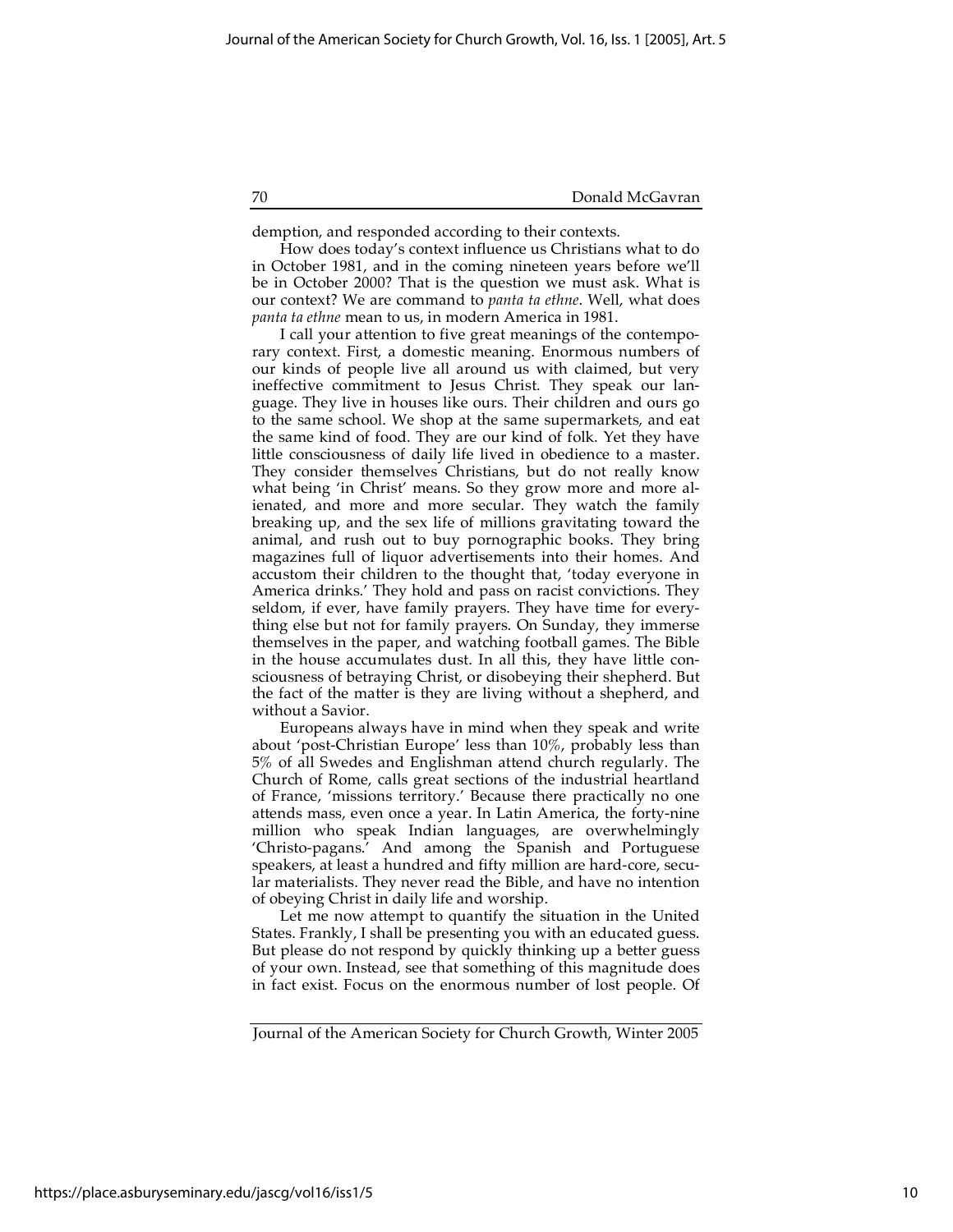the two hundred and twenty million now living in the United States, about a hundred and seventy million are our kind of people. Of the hundred and seventy million, let us vary generously, let us assume that seventy million have a current, obedience relationship to Jesus Christ. They are the backbone of all churches. They intend to be Christians, to walk in the way, and rear their children as believers. They get to the church. They read their Bible at least occasionally. They regularly confess their sins, and ask God to forgive them. They continually make new starts in the power of the Holy Spirit. There are seventy million Christians—very generous estimate—of that sort. If this estimate is at all correct, that would lead a hundred million of our kind of people, living all around us, nominal Christians but actually without Christ. They are the most winnable people in the world. They consider themselves in some way Christian. Nothing keeps them from practicing their faith and loving their Lord, except sin and selfishness. They suffer no persecution when they become real Christians. Multitudes of new churches can be started among them. Day before yesterday I was in Greenbourgh, Indiana, just south of Indianapolis, and saw a church of six hundred people that had been started three years ago, and grown just like that—to six hundred—multitudes of churches can be started among them. Multitudes of them can unite with existing churches. Let us call all that effort, to win our own kind of people, who are already marginal or nominal Christian, 'evangelism 0.' Tremendous increase of 'evangelism 0' is demanded. This is the first meaning of the contemporary context.

The second great meaning of today's context is that very large numbers of our kinds of people who do not belong to any church, and who do not consider themselves Christians, live all around us. They are fellow Democrats or Republicans, or members of the faculty. They live on our street. They meet us on the golf course, and in the university club. And at the lumber mill. They write the books we read. And own stock in the same companies we do. Often they are very nice people. But would not be offended if we called them pagans born of pagans. They have openly given up Christianity as untenable by modern man. They avidly believe that there must be life in the millions of planets out there—life created of course, not by God, but by just the right mix of methane gas and other elements, conveniently swirling around at just the correct temperature. They are hard-core secularists and humanists. And there are millions of them. Others who claim no relationship to Christ are hedonists in mad pursuit of pleasure. They have an invincible belief that if they try hard enough and get enough education and solve enough prob-

Journal of the American Society for Church Growth, Winter 2005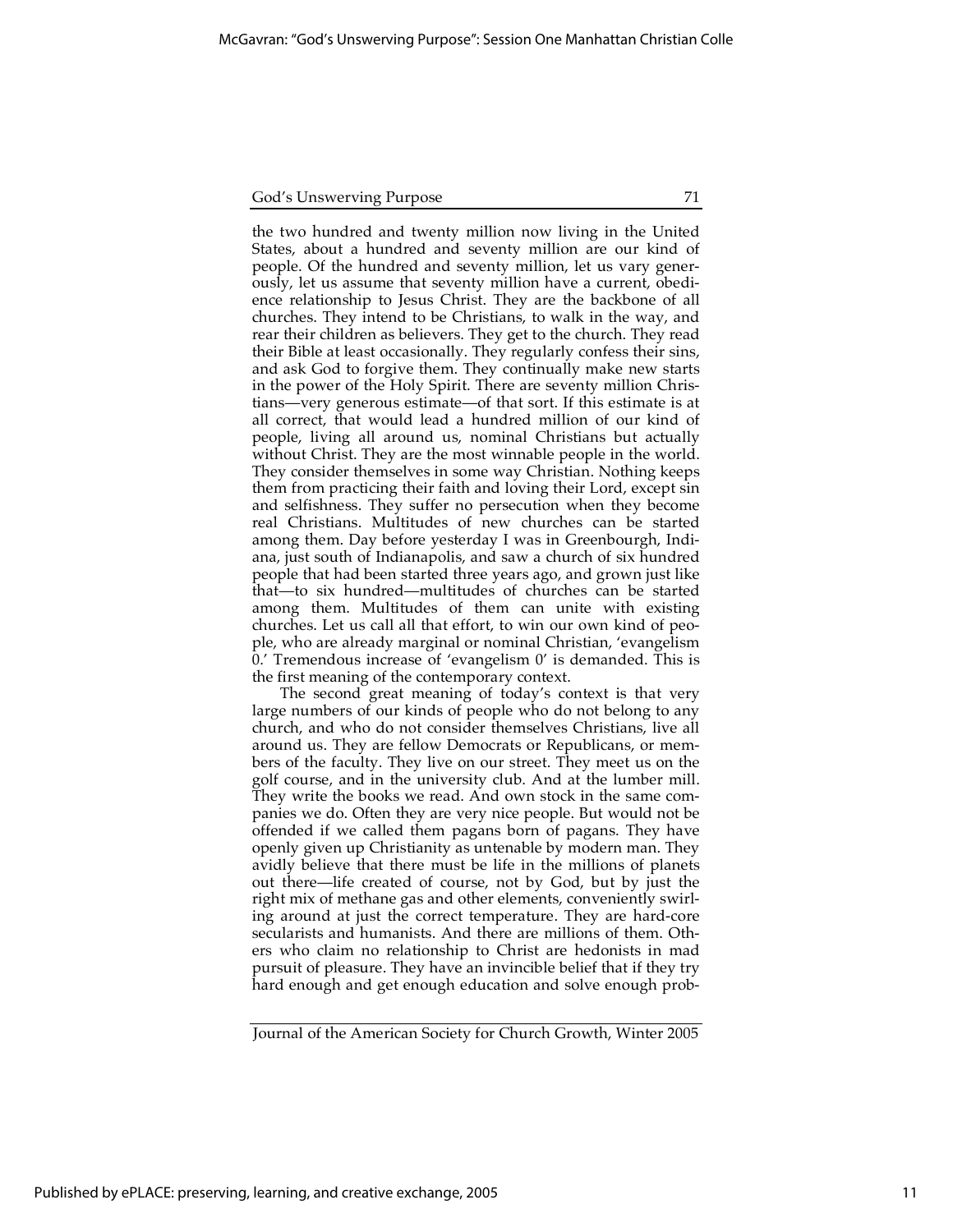lems and spend enough money at it, everyone can have a good time, and living can really be quite a lot of fun. In North America, these unbelieving pagans—our own kind of people, numbered probably twenty or thirty million—they are not highly winnable. Many are distinctly resistant. These are, however, to be converted. Our Lord sends us out to these people, to tell them of the Savior.

No thought has been more damaging to the conversion of these multitudes than the commonly believed error that America is rather really well churched. We have enough churches. Our principal task ought to be cooperating with each other, and acting more like Christians. Do not let us look for the unsaved. There may be some of those around, and particularly overseas, but not in the United States. To think in those erroneous terms is tragic.

In February 1975, I spent several days with the Southern Baptists in seven, northern central states: Ohio, Indiana, Illinois, Michigan, Wisconsin, Missouri, and I think Iowa. About twenty years ago, based on careful surveys, the Southern Baptists concluded that in the heartland of northern America, there were millions of unsaved and uncharged people. The Southern Baptists began serious church planting evangelism. What I am talking about today. In 1957, they had seven hundred churches in that territory—only seven hundred churches! They now have three thousand. Then they had a hundred and twenty-thousand members of their churches. Now they have six-hundred thousand members of their churches. And they plan to have eighthundred thousand in the next few years. They established a hundred churches in Illinois in two years, 1976 and 1977. The Southern Baptists are finding that there estimates of twenty-five years ago are correct. Multitudes of the unsaved are found everywhere. And I'm sure that with this audience they do not need to emphasize this fact. Incalculable needs and opportunities are all around us.

The third main meaning of today's context, arises from the thirty-million Americans who are neither our kind of people, nor practicing Christians. Ethnic minorities of all kinds are found in the United States: Koreans, Arabs, Lebanese, Chinese, Portuguese, Porto Ricans, Greeks, Argentineans, Mexicans, Japanese, Asian Indians, Africans, and on and on. And these, my friends, must be won. As I flew in here yesterday, I passed through the St. Louis airport, and an employee of the airport was shouting direction to another employee, he was speaking entirely in Spanish. In St. Louis, these minorities, my friends, live all around us. I wish I could spend an hour talking to you on that point. But I

Journal of the American Society for Church Growth, Winter 2005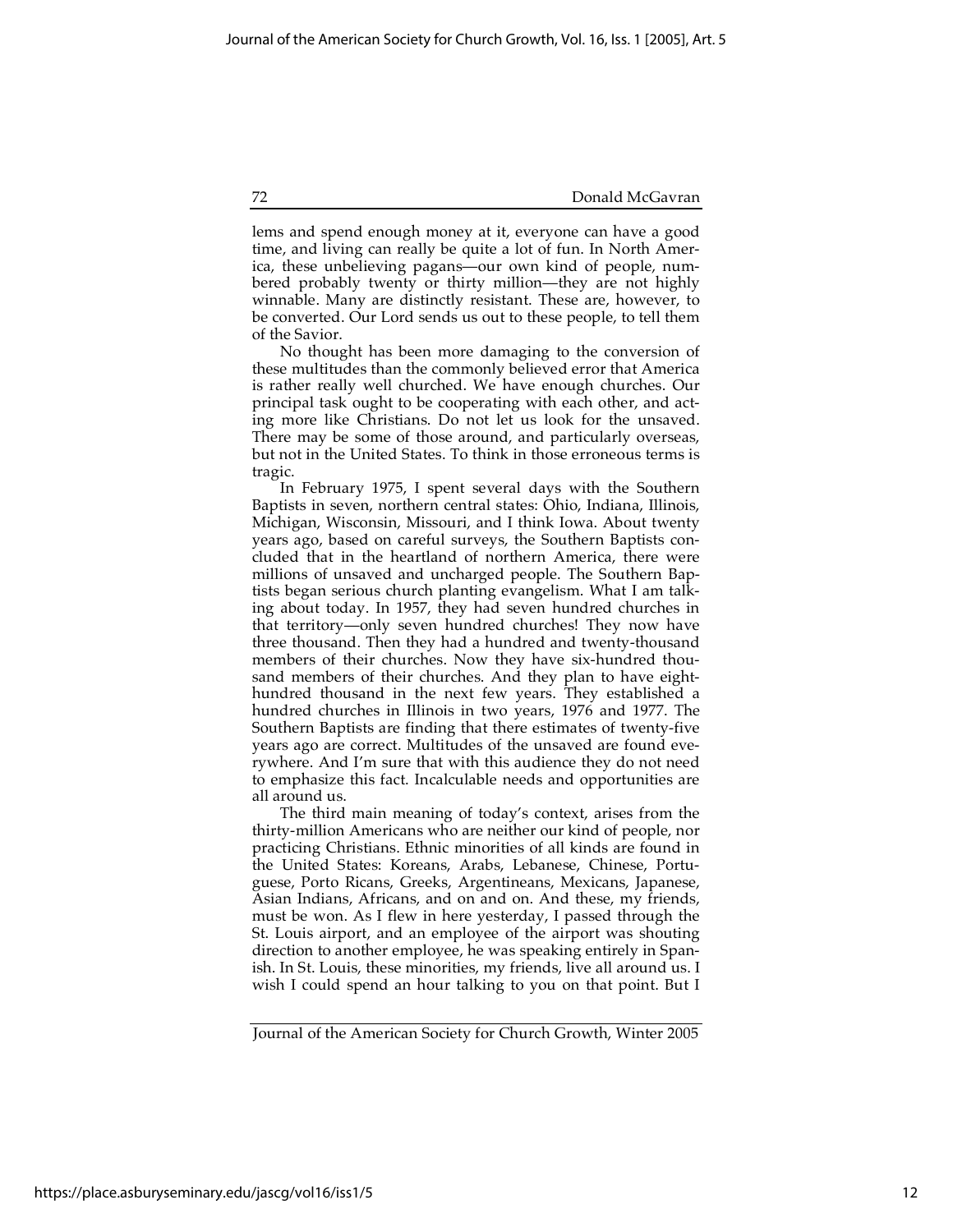must go on to the fourth aspect of the contemporary context. It bursts on our site like the Rocky Mountains, as like one enters Denver from the east.

Living in this world just across the oceans from us are at least three billion non-Christians: Hindus, Buddhists, Marxists, Muslims, Animists—most of these have never heard the name of Jesus, all of them have yet to believe on him. All of these myriads, who used to live far away, now suddenly live very close to us. 'Overseas' is not overseas anymore. 'Far away' is really close at hand. Timbuktu has become a suburb of Manhattan. And Manhattan has become a suburb of Timbuktu.

In any event, in the fall of 1980, I rode for hundreds of miles by car and train, through typical districts of that vast country. I saw tremendous numbers of villages, and towns, and millions of people. In most of the district, at least nine hundred and ninetynine out of a thousand were non-Christians and knew nothing of our Lord Jesus Christ. In all human probability, they will never sit down to the communion table, to partake of the bread and the wine. The same thing could be said in Indonesia, Algeria, Thailand, Persia, Iran, Turkey, Cambodia and on and on.

To evangelize these huge populations, all churches in all countries will have to engage in 'evangelism 3.' And I hope that many of you will dedicate your lives to 'evangelism 3': That is, send missionaries that learn other languages, becoming thoroughly part of those lands and those cultures, and patiently commend Christ by word and deed across linguist and cultural barriers.

The fifth aspect of the context, which has very great meaning for us in Manhattan Christian College today, is the enormous wealth of the American church. No church in any period of history has had greater per capita wealth: financial, intellectual, and spiritual. No nation on earth has ever had more health, more food, more warmth, more luxurious transportation, more learning, more leisure, and more money. In none has the average citizen read more books. In none has a greater percent of the population been as biblically-literate. In none, has as large of a minority, had a warm, personal relationship to the Lord Jesus Christ. Add to this, the fact that we look out on other peoples—Asia, Africa, and Latin America - we see at least two thousand million who are living on a mere pittance. They feel themselves fortunate if they have three pounds of rice, or wheat, a day for their entire family. Our Lord said, clearly, 'Everyone to whom much is given, of him much will be required.' The incredible wealth of our churches and our members increases significantly our responsibility for all four types of evangelism, and perhaps espe-

Journal of the American Society for Church Growth, Winter 2005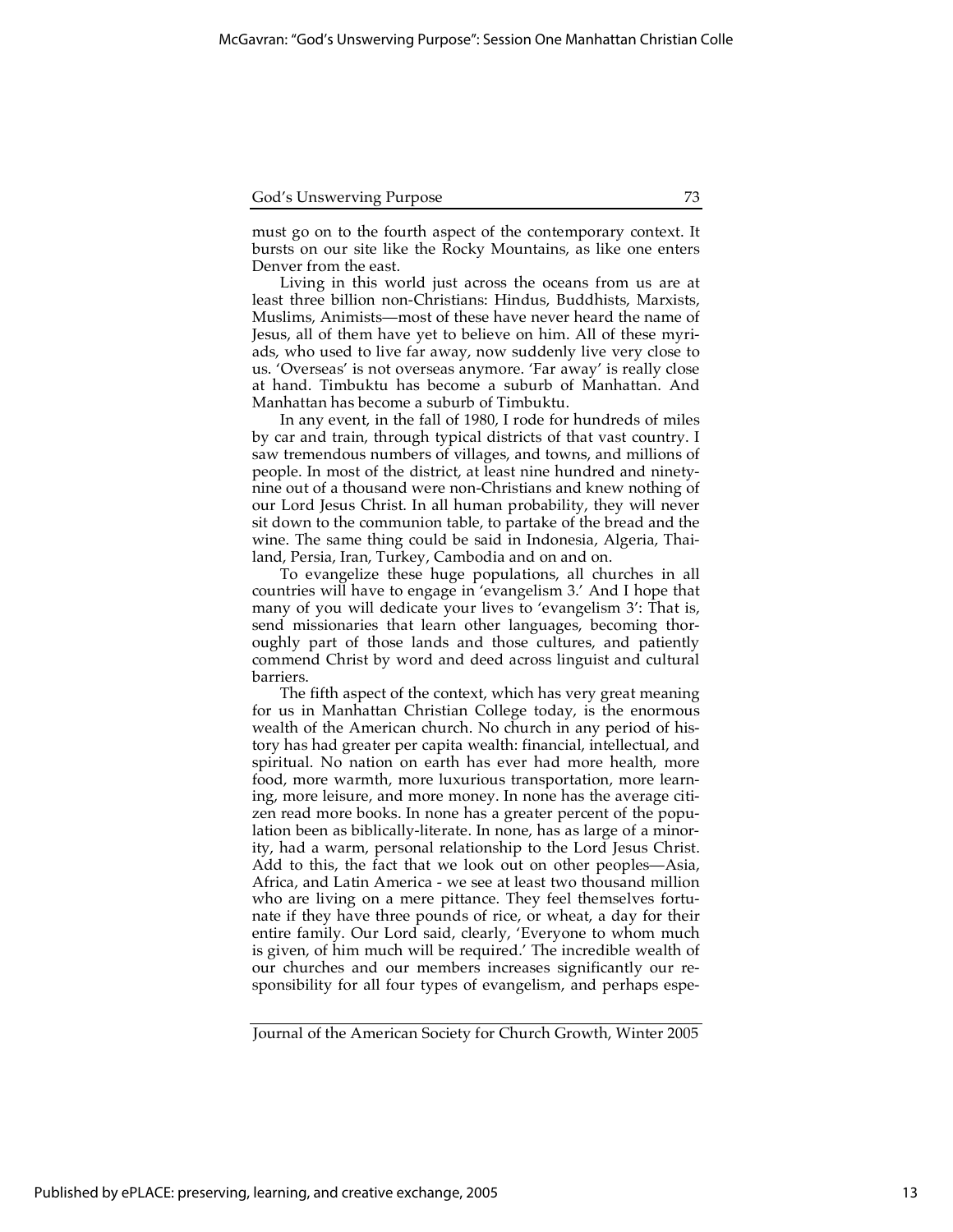cially, for 'evangelism 3' to those three billion that have yet to believe.

We can measure the evangelistic thrust of our churches in a rather simple way. How many members does it take to sent out a full-time evangelistic worker or a missionary? In some American denominations it takes five thousand members to send out one evangelistic worker. In other denominations it takes a thousand. In a few dedicated denominations, each hundred Christians send out one full-time missionary. If the millions of active Christians represented in our constituencies, in our Christian churches, and our churches of Christ, and the other churches whose representatives are here with us this morning, were to send out evangelistic workers and missionaries at this last rate (a hundred to one), which is quite possible for all Americans, the three billion who have yet to believe, would believe in this generation. This stupendous spiritual, intellectual, and material wealth of our churches is the fifth significant part of the context in which we carry out the Great Commission.

God has called us Americans, American Christians, American churches into existence for just such a time as this. He has richly endowed us, and placed before us the most winnable world at home and abroad, ever to be seen. And has commanded us to thrust in the sickle and bring the sheaves into the Master's barn. Christian mission and church growth is not an optional activity. Some people go in for Christian mission, some people go in for golf. O no!—it is mandatory. In the last twenty years of the twentieth century, the unswerving purpose of our Lord to save men, voiced so frequently in the New Testament, and seen in the light of the contemporary context, means the growth and multiplication of churches must be our goal. The establishment of a congregation of the redeemed, a Christian church, a growing Christian church, in every thousands of the sons of man, in every community, in every neighborhood, in every land, in every continent, is what we are sent to do, my friends. It is God's will, and the sooner we realize this, and commit ourselves to it, the more pleased God will be, and the better his unswerving purpose be carried out.

*Applause*

HOST: I'm sure that everyone has received a good bite into the biblical feast that were going to be receiving these next few sessions. Dr. McGavran spoke to me briefly just before this class period, saying that he would like to meet with every one of you who, has on your heart, the burden to be a missionary. He would like to meet with all of you at some time during his stay here [that includes your students Andy]. I would very much like

Journal of the American Society for Church Growth, Winter 2005